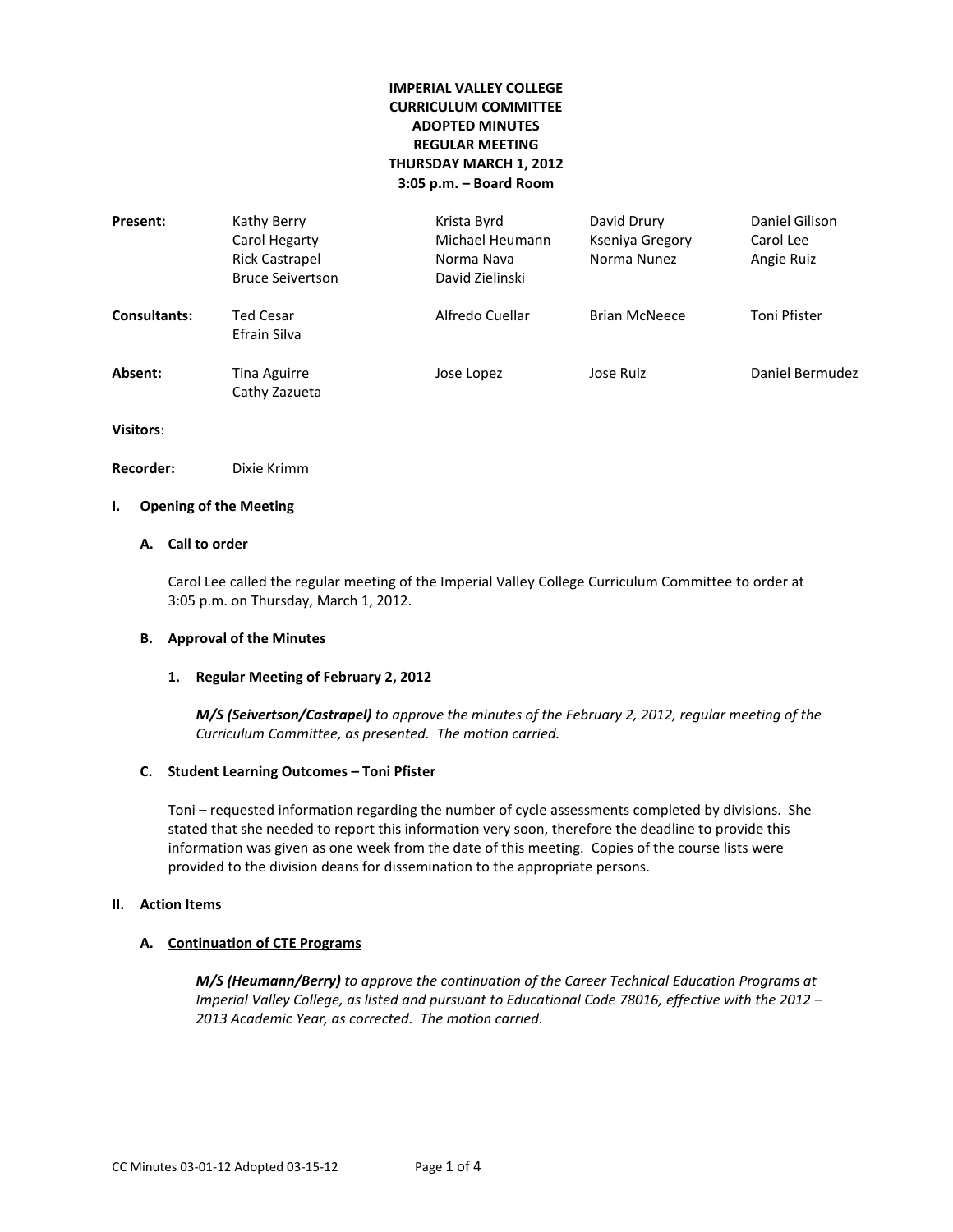#### **B. Credit Courses**

- **1. Deleted Courses**
	- **a. AGET 120 – Power Transmission Systems (4)**

*M/S (Seivertson/Gilison)* to approve the deletion of AGET 120, effective 2012 - 2013, as *presented. The motion carried.*

- **2. Revised Courses**
	- **a. ADS 220 – Practicum (3)**
	- **b. ADS 221 – Practicum (3)**
	- **c. ADS 230 – Alcohol and Drug Prevention and Education (3)**
	- **d. AU T 120 – Automotive Machine Shop (4)**
	- **e. BLDC 175 – Home Performance Retrofits (3)**
	- **f. BLDC 180 – Building Planning and Cost Estimation (3)**
	- **g. BLDC 185 – Concrete Footings, Flatwork, and Detail Work (4)**
	- **h. DSPS 050 – Adapted Keyboarding (1)**
	- **i. DSPS 052 – Computer Access Evaluation (0.5)**
	- **j. DSPS 058 – Computer Access Projects (3)**
	- **k. ESL 011 – Speaking & Listening for ESL (5)**
	- **l. ESL 012 – Speaking & Listening for ESL 2 (5)**
	- **m. ESL 013 – Speaking & Listening for ESL 3 (5)**
	- **n. ESL 014 – Speaking & Listening for ESL 4 (5)**
	- **o. ESL 015 – Speaking & Listening for ESL 5 (5)**
	- **p. ESL 023 – ESL Reading 1 (3.5)**
	- **q. ESL 024 – ESL Reading 2 (3.5)**
	- **r. ESL 025 – ESL Reading 3 (3.5)**
	- **s. MUS 242 – Intermediate Group Piano II (1)**
	- **t. NURS 224 – Psychiatric & Mental Health Nursing (2)**
	- **u. NURS 225 – Psychiatric & Mental Health Nursing Application (1)**
	- **v. PSY 220 – Practicum (3)**
	- **w. PSY 221 – Practicum (3)**

*M/S (Hegarty/Castrapel) to approve the addition/revision of SLO's and/or assignments and/or update to textbooks, for ADS 220, ADS 221, ADS 230, AU T 120, BLDC 175, BLDC 180, BLDC 185, DSPS 050, DSPS 052, DSPS 058, ESL 011, ESL 012, ESL 013, ESL 014, ESL 015, ESL 023, ESL 024, ESL 025, MUS 242, NURS 224, NURS 225, PSY 220, and PSY 221, effective 2011 - 2012, as presented. The motion carried.*

- *x***. ART 100 – History of Art I (3)**
- **y. ART 102 – History of Art II (3)**

*M/S (Hegarty/Seivertson) to approve the removal of "Appreciation" from the title, for ART 100 and ART 102, effective 2012 – 2013, as presented. The motion carried.*

**z. EMTP 200 – EMT-Paramedic Didactic 1 (9) – ITEM WITHDRAWN**

*M/S (Berry/Gilison) to approve the addition of SLO's and assignments, update to textbooks, prerequisite, description, and instructional methodology, for EMTP 200, effective 2012 – 2013, as presented.* 

*The motion was withdrawn – for revision to the prerequisite document.*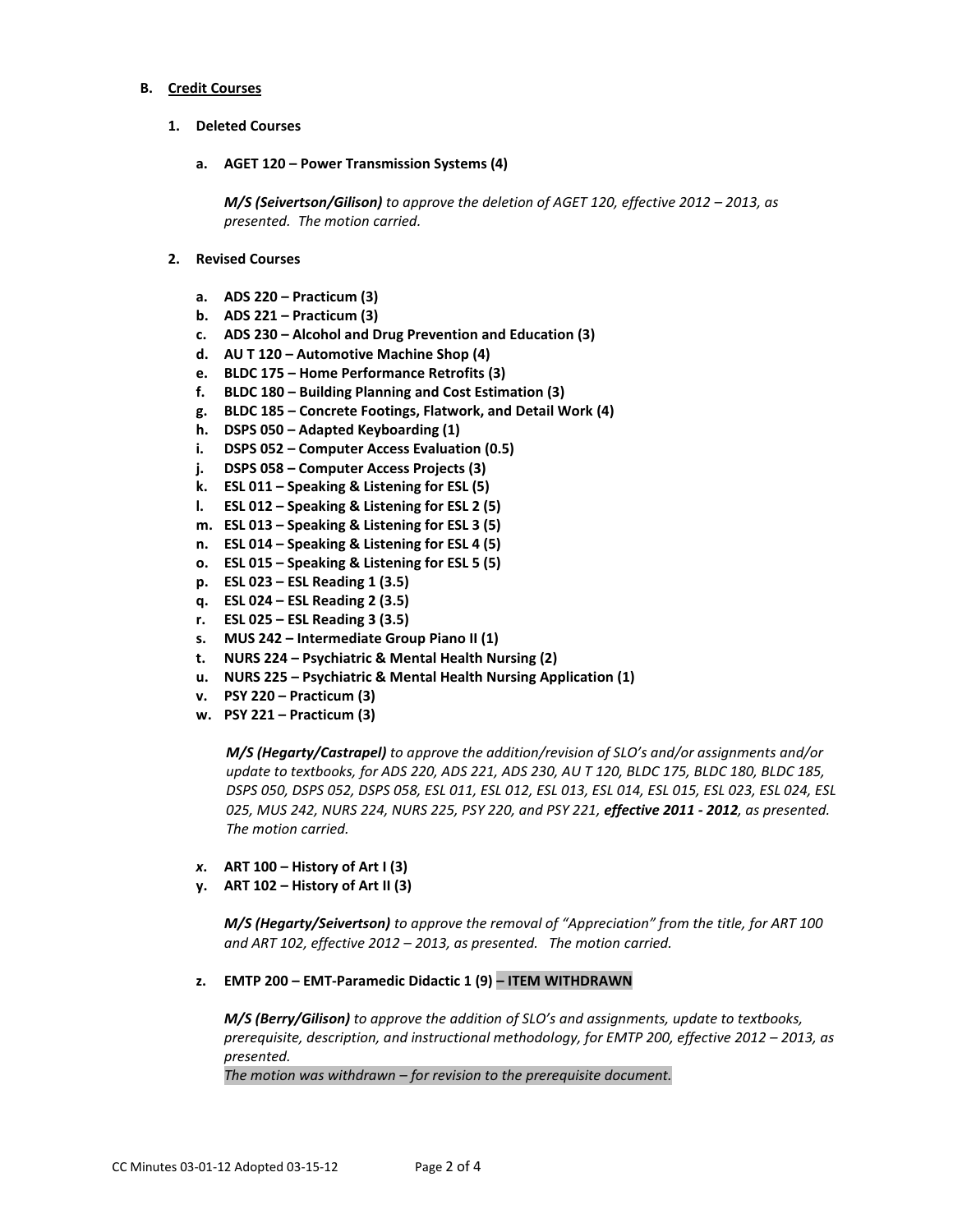- **aa. ESL 001 – Grammar and Composition for ESL 1 (5)**
- **bb. ESL 002 – Grammar and Composition for ESL 2 (5)**
- **cc. ESL 003 – Grammar and Composition for ESL 3 (5)**
- **dd. ESL 004 – Grammar and Composition for ESL 4 (5)**
- **ee. ESL 005 – Grammar and Composition for ESL 5 (5)**
- **ff. NURS 221 – Nursing Skills Laboratory IV (1)**

*M/S (Castrapel/Heumann) to approve the addition of SLO's and assignments, update to course objectives, core content, and textbooks, for ESL 001, ESL 002, ESL 003, ESL 004, ESL 005, and NURS 221, effective 2012 – 2013, as presented. The motion carried.*

### **gg. NURS 126 – Physical Assessment Skills (3) – ITEM WITHDRAWN**

*M/S (Berry/Seivertson) to approve the addition of SLO's and assignments, update to core content percentages, grading criteria (from Letter Grade Only to Letter Grade or Pass/No Pass), methods of evaluation and instruction, textbooks, and prerequisite clarification, for NURS 126, effective 2012 – 2013, as presented.* 

*The motion was withdrawn – rationale for grading criteria change requested.*

### **hh. NURS 211 – Nursing Skills Laboratory III (1)**

*M/S (Drury/Castrapel) to approve the addition of SLO's and assignments, update to textbooks, prerequisite, course objectives, and core content, for NURS 211, effective 2012 - 2013, as presented. The motion: CARRIED FAILED TABLED*

### **2. New Courses**

### **a. ENGL 110 – Composition and Reading (4)**

*M/S (Heumann/Seivertson) to approve the addition of ENGL 110, to the credit curriculum, effective 2013-2014, as presented. The motion carried.*

The effective year for this course will be 2013-2014. Since this course will be replacing ENGL 101 it needs to be sent out for transferability issues. Submissions for CSU and IGETS are done in December so the earliest start date for this course would be Fall 2013.

### **C. Non Credit Courses**

### **1. New Course**

# **a. NURS 800 – NCLEX Preparation 1st Time Test Taker**

*M/S (Berry/Castrapel) to approve the addition of NURS 800, to the non-credit curriculum, effective 2012 – 2013, as presented. The motion carried.*

### **III. Discussion Items**

### **1. Inactivated Courses (Carol Lee)**

Since there have been a large amount of inactivated course revisions submitted, Carol will put together information for the committee to consider regarding inactivating courses.